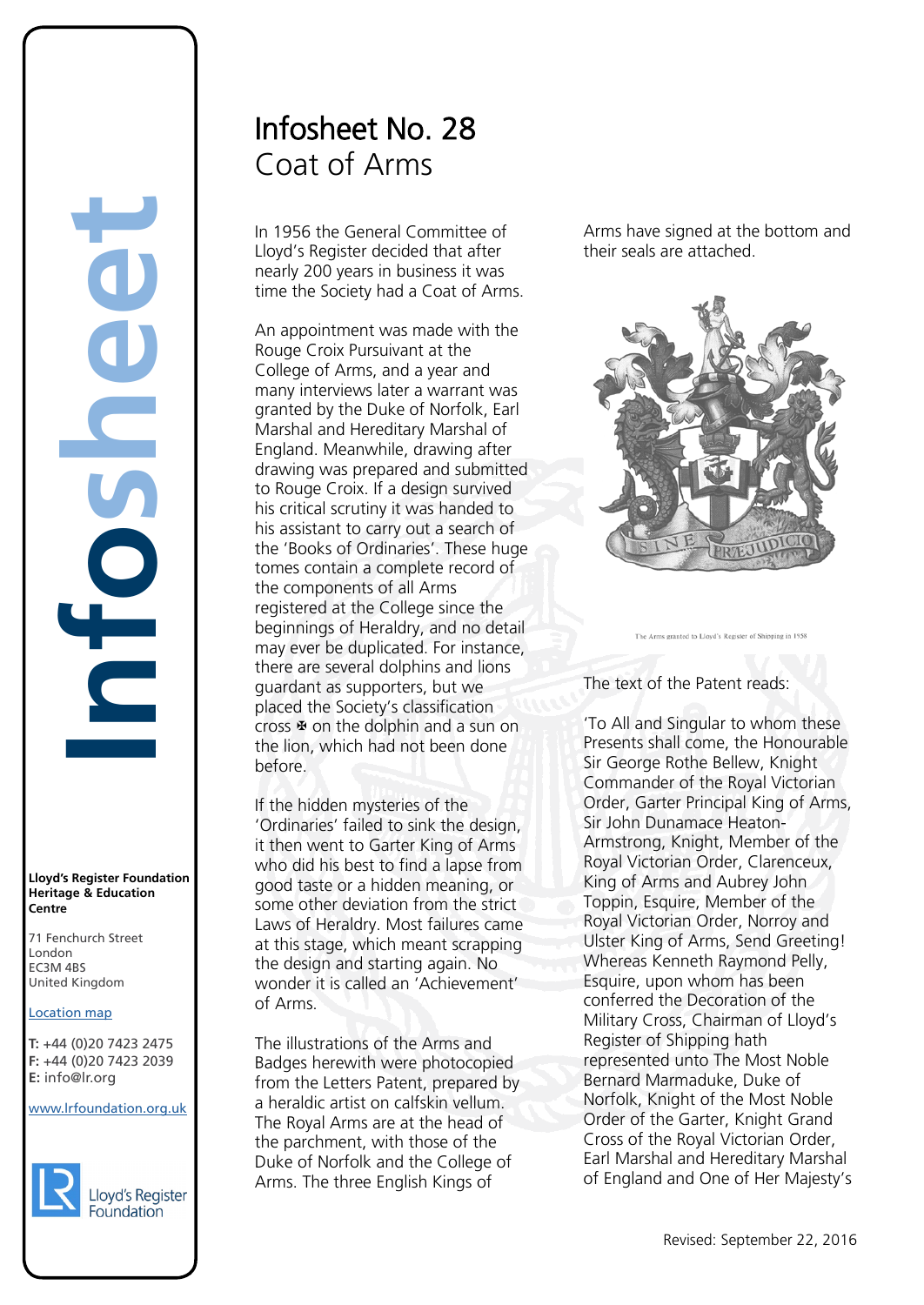### **Lloyd's Register Foundation Heritage & Education Centre**

71 Fenchurch Street 7 Thematen Server<br>London EC3M 4BS United Kingdom

## Location map

T: +44 (0)20 7423 2475 **F:** +44 (0)20 7423 2039 Fax: +44 (0)20 7423 2039 **E:** info@lr.org  $E \rightarrow 0/20$   $1 + 23$  2033

## www.lrfoundation.org.uk



Most Honourable Privy Council that Lloyd's Register of Shipping is an Association of Members of the shipping community which had its origins in a Committee formed by Underwriters, Merchants and Shipowners in the year 1760.

That the said Association was reconstituted in the year 1834 and is a non-profit making organisation formed for the purpose of maintaining for the use of Merchants, Shipowners and Underwriters a faithful and accurate classification of Mercantile Shipping. That the superintendence of the affairs of the Association is under the direction of a General Committee which Committee is desirous of having Armorial Ensigns duly assigned with lawful authority and he therefore hath requested the favour of His Grace's Warrant for Our granting and assigning such Arms and Crest and in the same Patent such Supporters and such Device or Badge as may be proper to be borne and used for Lloyd's Register of Shipping on Seals or otherwise according to the Laws of Arms and forasmuch as the said Earl Marshal did by Warrant under his hand and Seal bearing the date the Twenty-first day of July last authorise and direct Us to grant and assign such Arms and Crest and such Supporters and such Device or Badge accordingly. Know ye therefore that We the said Garter, Clarenceux and Norroy and Ulster in pursuance of His Grace's Warrant and by virtue of the Letters Patent of Our several Offices to each of Us respectively granted do by these Presents grant and assign the Arms following for Lloyd's Register of Shipping, that is to say :- Argent a Cross Gules surmounted of an open book proper edged Or bound also Gules thereon a Lymphad sail furled pennon and flags flying of the last the Book ensigned with a Mercantile Crown Azure. And for the Crest on a Wreath of the Colours A

Woman proper habited Argent crined and Murally Crowned Or the dexter Arm supporting a Caduceus Gold the sinister Hand resting on the Anchor Azure Cabled Sable as the same are in the margin hereof more plainly depicted. And by the Authority aforesaid We do further grant and assign the following Device or Badge that is to say.

On a Cartouche Gules environed of a Torse of Rope Argent and Or a Lymphad sail furled pennon and flag s flying Also Argent the whole ensigned with a Mercantile Crown Azure as here depicted to be borne and used upon Standards or otherwise. And by the Authority aforesaid I the said Garter do by these Presents further grant and assign the Supporters following for Lloyd's Register of Shipping that is to say:- On the dexter side a Dolphin guardant Or charged with a Cross Paty Sable and on the sinister side a Lion guardant Gold charged with a Sun in splendour Gules as the same are also in the margin hereof more plainly depicted the whole to be borne and used for ever hereafter for Lloyd's Register of Shipping on Seals or otherwise according to the Law of Arms. In witness whereof We the said Garter, Clarenceux and Norroy and Ulster Kings of Arms have to these Presents subscribed Our names and affixed the Seals of Our several offices this Tenth day of December in the Sixth year of the Reign of Our Sovereign Lady Elizabeth the Second by the Grace of God of the United Kingdom of Great Britain and Northern Ireland and of Her other Realms and Territories Queen Head of the Commonwealth, Defender of the Faith and in the year of Our Lord One thousand nine hundred and fifty-seven.'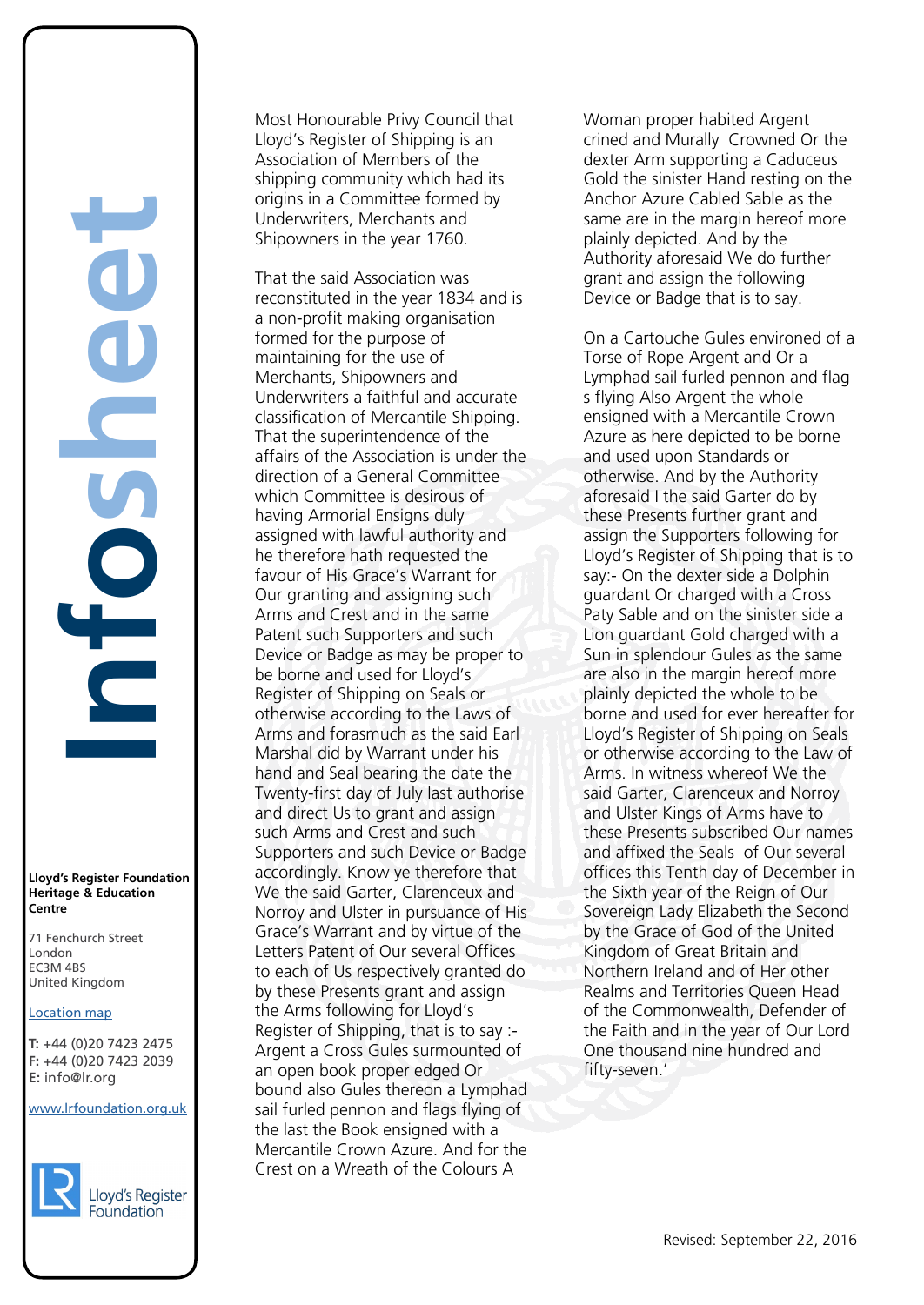## **Lloyd's Register Foundation Heritage & Education Centre**

71 Fenchurch Street 7 Thematen Server<br>London EC3M 4BS United Kingdom

## Location map

T: +44 (0)20 7423 2475 **F:** +44 (0)20 7423 2039 Fax: +44 (0)20 7423 2039 **E:** info@lr.org  $E \rightarrow 0/20$   $1 + 23$  2033

## www.lrfoundation.org.uk



## The Blazon

The Blazon, as it is known, may require explanation. It begins with the tincture of the shield, which is Argent (silver), followed by the different symbols. The Cross Gules (red) is taken from the Arms of the City of London, the Society's birthplace. The foundation is again symbolised by the open Register Book proper (meaning natural colours) edged Or (gold) with red binding.

A Lymphad, or heraldic ship, of the last (meaning of the last named colour) depicts the nature of the book, and in recognition of the Society's services to merchant shipping a Merchant Crown Azure (blue) ensigns, or is placed over, the Register.

The Wreath below the Crest follows heraldic practice in its tinctures, which are silver and red, the principal metal and colour of the shield. The Mantling flowing from the wreath is also red, lined with silver.

The Crest has been adapted from the Society's old badge. It is described in the Patent as a Woman proper, and perhaps one should remember that this means 'natural colouring'. She is clothed in silver (habited Argent) and her hair (crined) and mural crown are gold (Or). A mural crown is a circlet of bricks in the shape of an embattled wall, representing city connections. The woman supports a gold Caduceus (a staff with intertwined serpents) on her right arm, and her left hand rests on a blue Anchor, symbol of security. A black rope (cabled sable) is attached to the anchor.

The Crest is fixed to an Esquires helmet. This type is always borne by Corporations, while royalty and different grades of nobility and knighthood each have their own style of helmet.

Having described the Shield, Wreath and Crest, the Patent digresses for a brief look at the badge, which may be used for a cap badge, title pages of books and for office forms, in fact, wherever the full Achievement would be too ornate.

Garter King of Arms is responsible for approving the Supporters. We have chosen the king beasts of sea and land. On the dexter side (on the right if one is standing behind the shield) there is a gold Dolphin guardant (facing front) charged with the black Cross Paty from the Society's Classification symbol, often erroneously called a Maltese Cross; while on the sinister or left side there is a gold lion guardant, charged with a Sun in splendour, a new heraldic device for representing atomic and other power. The Supporters are standing on a mound, or compartment, which is half sea and half land, specially designed to depict the Society's amphibious activities.

Although in Scottish Heraldry the motto is always quoted in the blazon, it is no concern of the English Heralds, and for this reason the newly adopted motto 'Without Prejudice' (from 1956) is not mentioned in the Patent.

## The Beginnings of Heraldry

As far as we know from history, shields were always decorated in some fashion. Those made from wood and leather, reinforced by metal bands and bosses, had the metal parts painted, and the frequent appearance of crosses, chevrons and roundels in heraldry is a result of this early influence.

Simple designs gave way to paintings of warlike beasts, of which the lion was easily the favourite. The aim of this was, no doubt, that while your adversary was gazing in admiration or horror at the fearful apparition